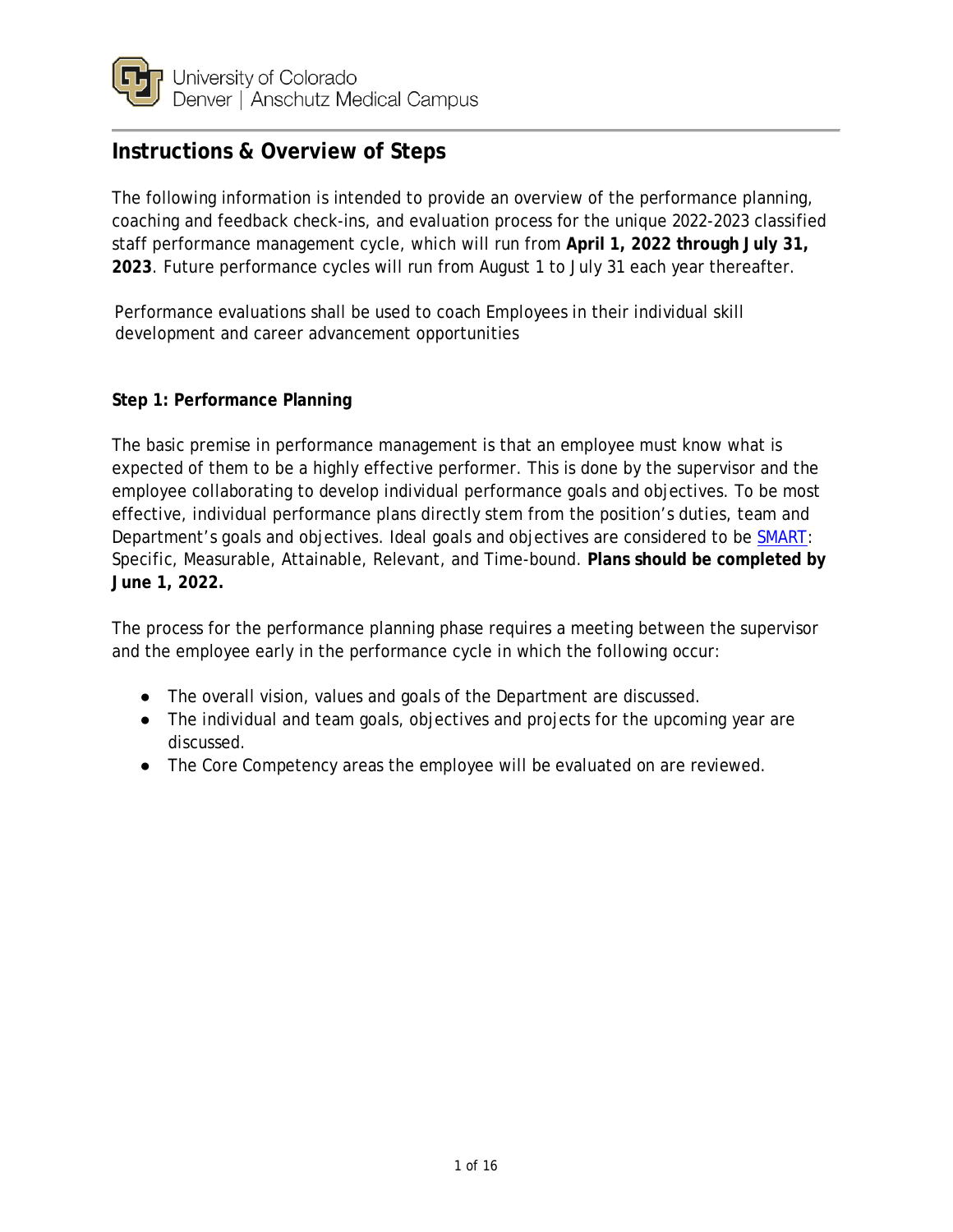### **PERFORMANCE PLANNING, COACHING & FINAL EVALUATION FORM Transition Performance Cycle: April 1, 2022 ‒ July 31, 2023**

| Employee<br>Name | <b>Class Title</b> |  |
|------------------|--------------------|--|
| Employee ID#     | Section/Unit       |  |
| Rater's Name     | Reviewer's Name    |  |

### **Step 1: Performance Planning**

| Employee has been provided a copy of this<br>performance plan |       |      | Yes, and I<br>agree with<br>the plan |  | Yes, and I do<br>not agree with<br>the plan |  |
|---------------------------------------------------------------|-------|------|--------------------------------------|--|---------------------------------------------|--|
|                                                               |       |      |                                      |  |                                             |  |
| Rater's Signature                                             |       | Date | <b>Employee's Signature</b>          |  | Date                                        |  |
| PD has been reviewed                                          | Yes   |      |                                      |  |                                             |  |
| and is accurate                                               | $No*$ |      | <b>Employee's Initials</b>           |  | Rater's Initials                            |  |
| *If No, revisions must be made and submitted to the HR unit   |       |      |                                      |  |                                             |  |

# **Step 3: Coaching Review (minimum one is required)**

| Interim Review #1: August 2022  |               |      |                               | Date Given |                            |  |
|---------------------------------|---------------|------|-------------------------------|------------|----------------------------|--|
| Interim Review #2: January 2023 |               |      | Date Given                    |            |                            |  |
|                                 |               |      |                               |            |                            |  |
| #1 Rater's Signature            |               | Date | #1 Employee's Signature       |            | Date                       |  |
|                                 |               |      |                               |            |                            |  |
| #2 Rater's Signature            |               | Date | #2 Employee's Signature       |            | Date                       |  |
|                                 |               |      |                               |            |                            |  |
| <b>Other Check Ins</b>          | Date<br>Given |      | Employee's<br><b>Initials</b> |            | Rater's<br><b>Initials</b> |  |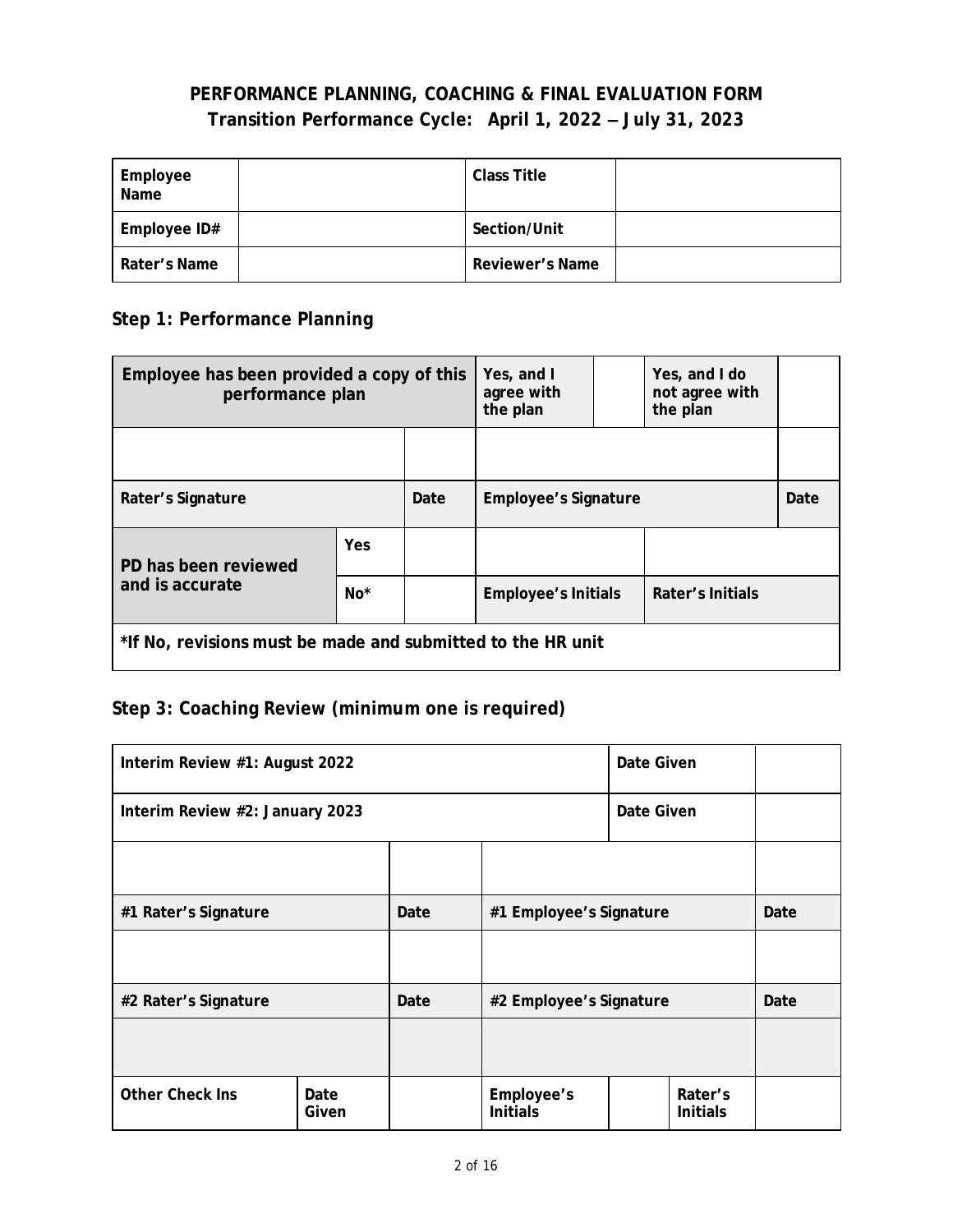#### \*\*OPTIONAL: Departmental Discretion

#### **DEPARTMENTAL VALUES (\*Optional)**

**Your Department's values are the set of guiding principles and fundamental beliefs that employees follow as defined by the purpose of the department serving the citizens of Colorado.**

| Inclusivity                                                                                                                                                                                                                                                                                                       | Contributing to and maintaining a consciously unbiased environment where<br>$\bullet$<br>everyone feels welcomed, respected, and valued as individuals while<br>building a Colorado for All. |           |                |              |
|-------------------------------------------------------------------------------------------------------------------------------------------------------------------------------------------------------------------------------------------------------------------------------------------------------------------|----------------------------------------------------------------------------------------------------------------------------------------------------------------------------------------------|-----------|----------------|--------------|
| Service                                                                                                                                                                                                                                                                                                           | <b>Teamwork</b>                                                                                                                                                                              | Integrity | Responsiveness | Transparency |
| Being helpful, useful, timely, and efficient in our actions, results, and communication.<br>Collaborating with and empowering each other to achieve success.<br>Being honest and fair in our work and relationship.<br>Engening can fellowing through in a would that proportion recogact concruit anothicity and |                                                                                                                                                                                              |           |                |              |

- Engaging and following through in a way that promotes respect, energy, creativity, and adaptability.
- Operating with accountability, clarity, and ethics in a way that builds and sustains trust.

#### \*\*Mandatory

#### **CORE COMPETENCIES**

**The Core Competency areas are defined by the State and have associated expectations and specific desired work behaviors. Additional goals or objectives that are competency specific can be added to an employee's performance plan.**

| Performance<br>Management   | (FOR SUPERVISOR'S ONLY) Effectiveness in managing the performance of<br>subordinate employees, including developing plans, conducting reviews and<br>performance evaluations, coaching, providing feedback and resolving<br>disputes. |
|-----------------------------|---------------------------------------------------------------------------------------------------------------------------------------------------------------------------------------------------------------------------------------|
| Communication               | Effectively communicates by actively listening and sharing relevant<br>information with co-workers, supervisor(s) and customers/clients.                                                                                              |
| <b>Customer Service</b>     | Works effectively with internal and external customers/clients to satisfy<br>service and product expectations and ensure the effectiveness of the<br>department.                                                                      |
| Accountability              | Employee's work behaviors demonstrate responsible personal and<br>professional conduct, which contribute to the overall goals and mission of<br>the department.                                                                       |
| <b>Job Knowledge</b>        | The employee is skilled in job-specific knowledge that is necessary to<br>provide the appropriate quantity and quality of work in a timely and<br>efficient manner.                                                                   |
| <b>Interpersonal Skills</b> | Interacts effectively with others to establish and maintain smooth working<br>relations.                                                                                                                                              |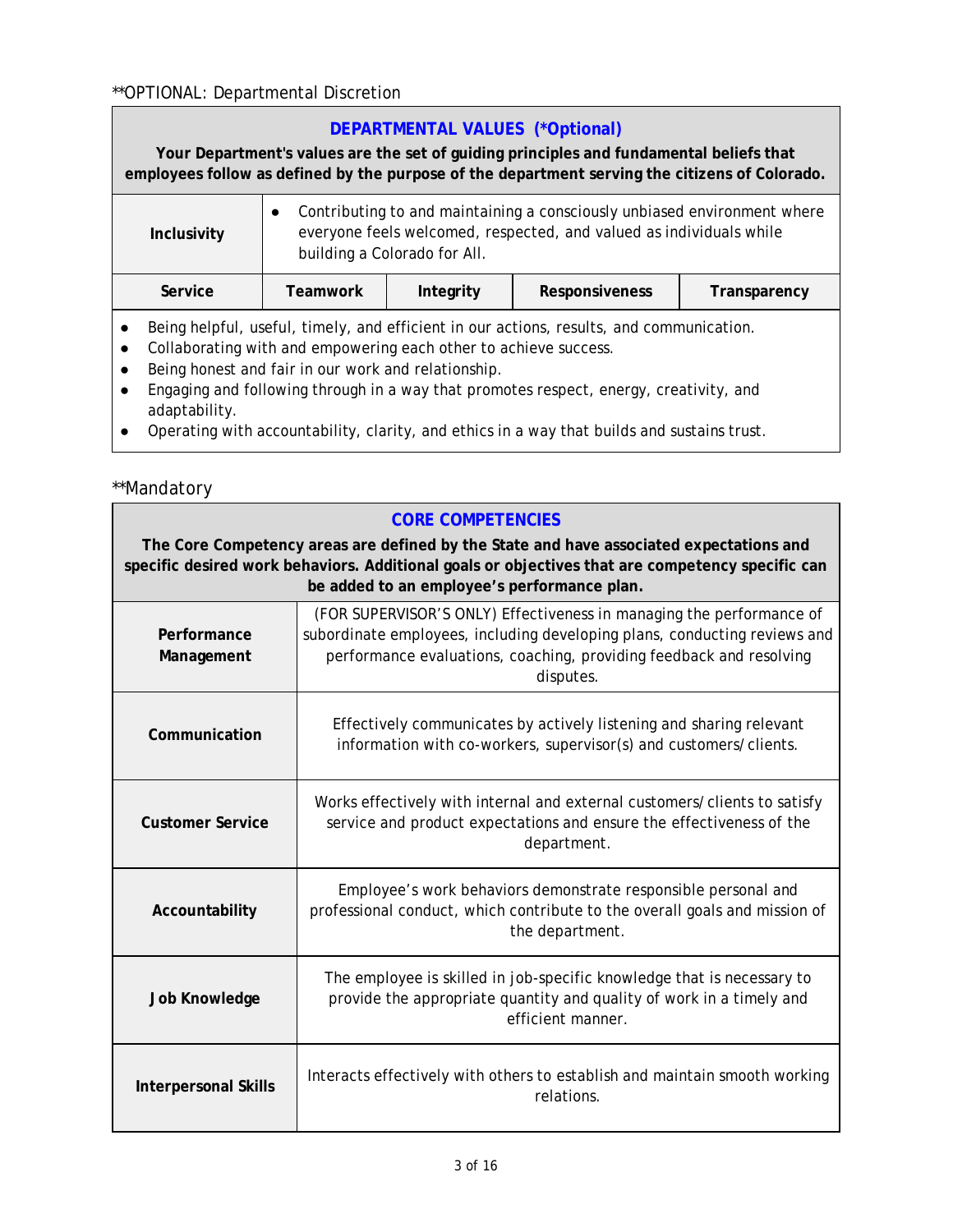#### **STATEWIDE RATING CATEGORIES**

**Description of the categories can be found on the State of Colorado, Department of Personnel & Administration, Division of Human Resources public website:**

**<https://dhr.colorado.gov/state-hr-professionals/performance-management>**

**Standard Definitions - [Performance Rating Levels](https://docs.google.com/document/d/1wwwbBD46IpODj0HDGIp0dYuvye5Xq0h7LnJAjy8rUQ4/edit)**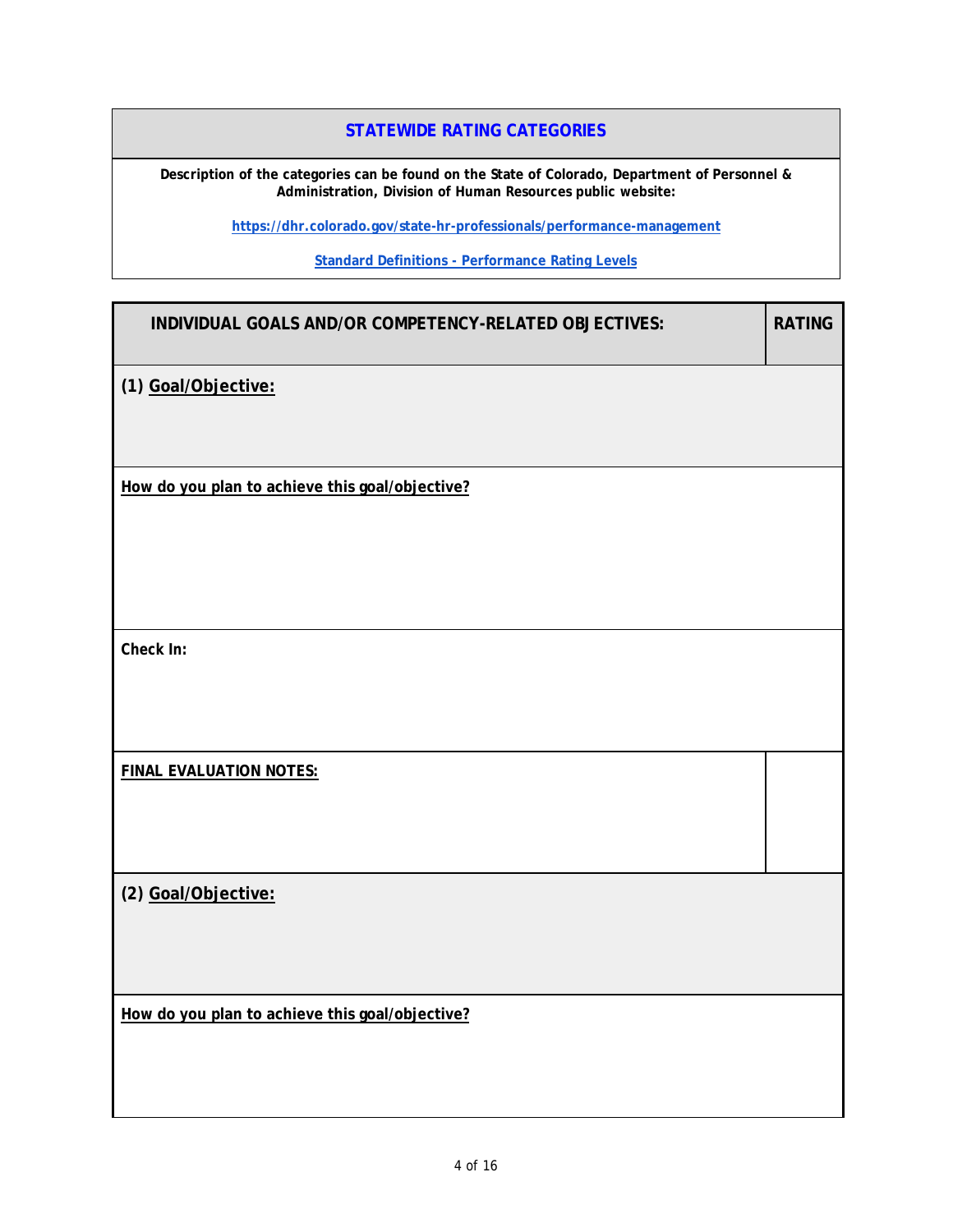*Check In:* 

#### **FINAL EVALUATION NOTES:**

| <b>RATING</b> |
|---------------|
|               |
|               |
|               |
|               |
|               |
|               |
|               |
|               |
|               |
|               |
|               |
|               |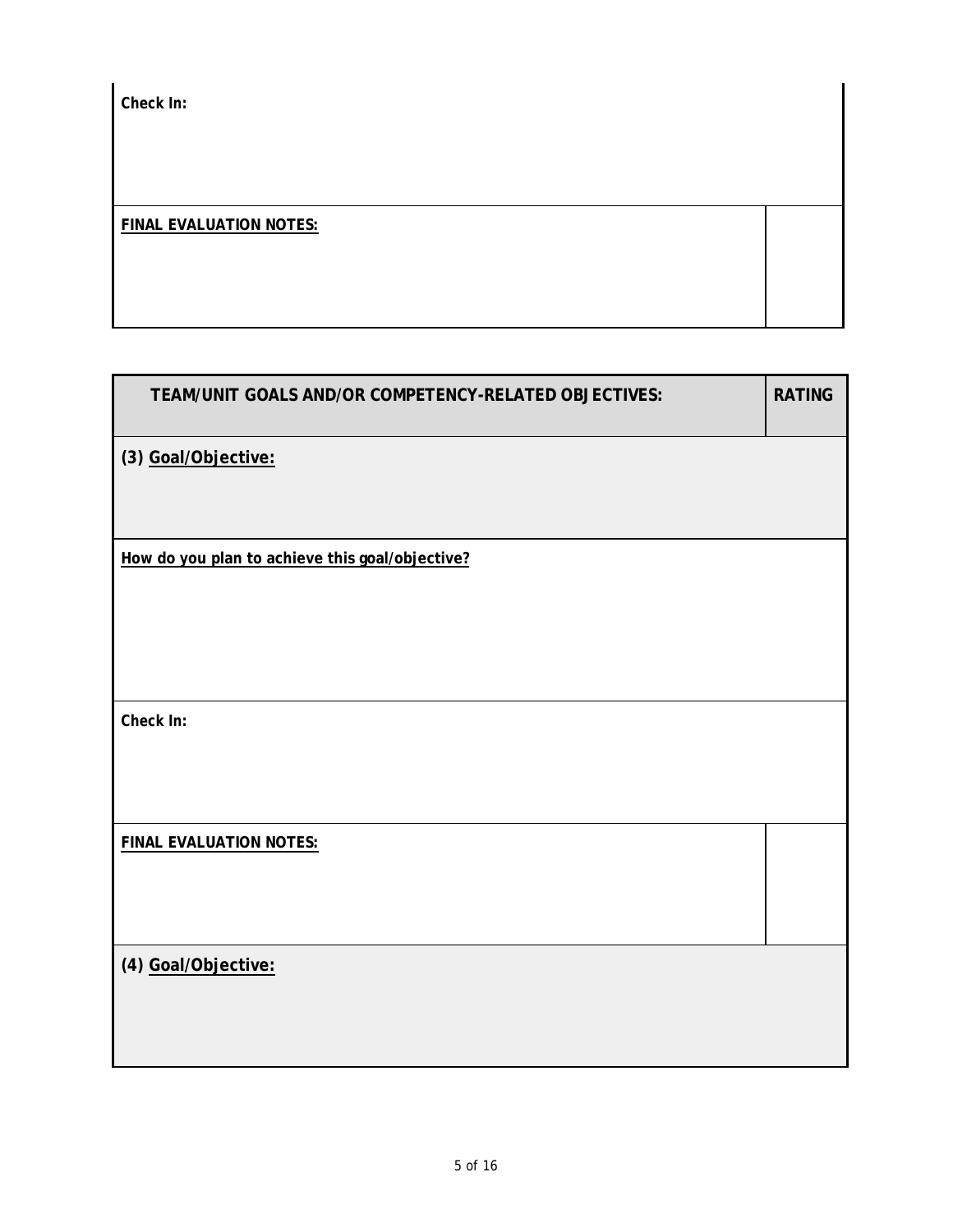**How do you plan to achieve this goal/objective?** 

*Check In:* 

**FINAL EVALUATION NOTES:** 

| DEPARTMENT GOALS AND/OR COMPETENCY-RELATED OBJECTIVES: | <b>RATING</b> |
|--------------------------------------------------------|---------------|
| (5) Goal/Objective:                                    |               |
| How do you plan to achieve this goal/objective?        |               |
| Check In:                                              |               |
| <b>FINAL EVALUATION NOTES:</b>                         |               |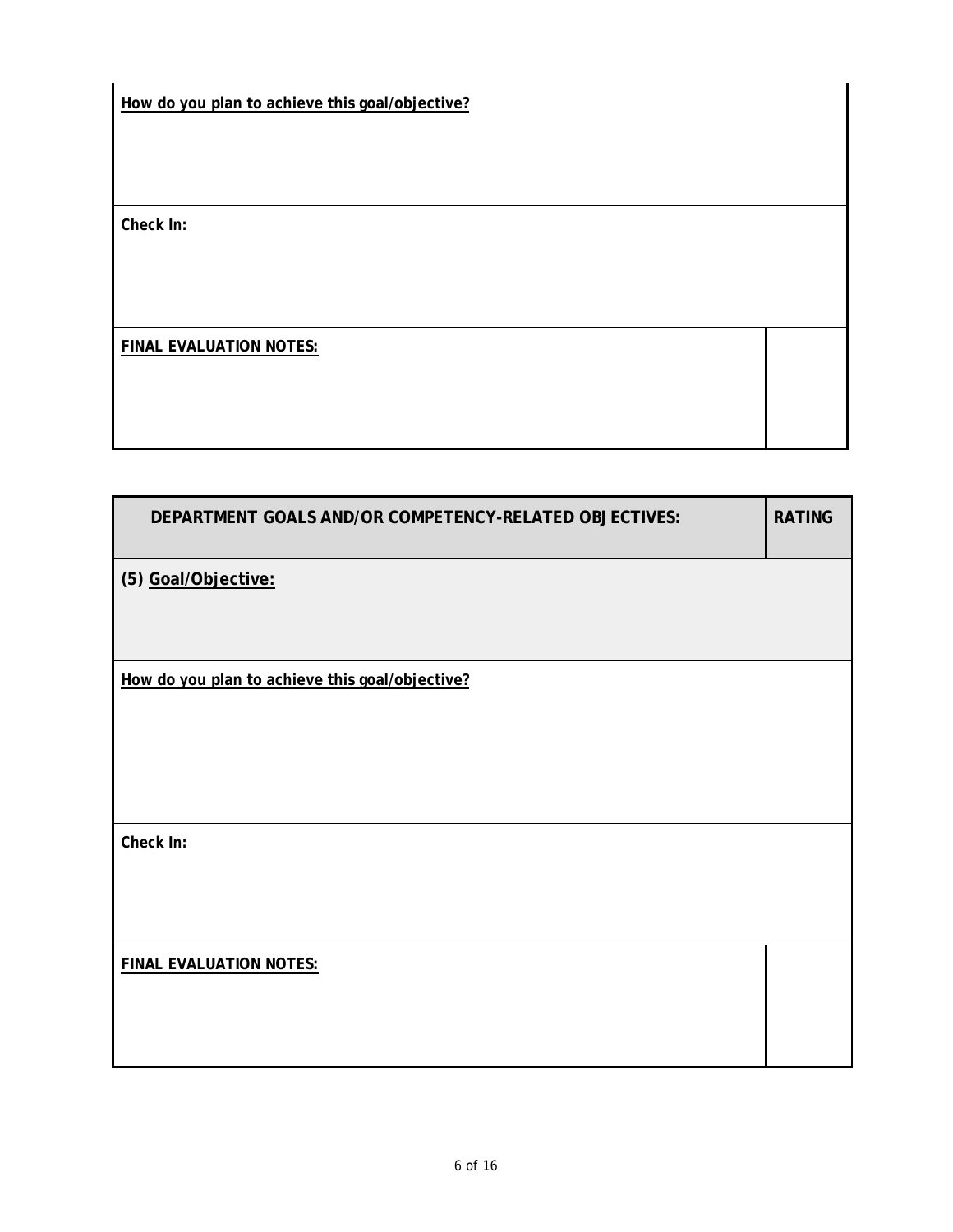**(6) Goal/Objective:** 

**How do you plan to achieve this goal/objective?** 

*Check In:* 

**FINAL EVALUATION NOTES:** 

| STRETCH or KEY GOALS AND/OR COMPETENCY-RELATED OBJECTIVES: | <b>RATING</b> |
|------------------------------------------------------------|---------------|
| (7) Goal/Objective:                                        |               |
|                                                            |               |
| How do you plan to achieve this goal/objective?            |               |
|                                                            |               |
|                                                            |               |
| Check In:                                                  |               |
|                                                            |               |
|                                                            |               |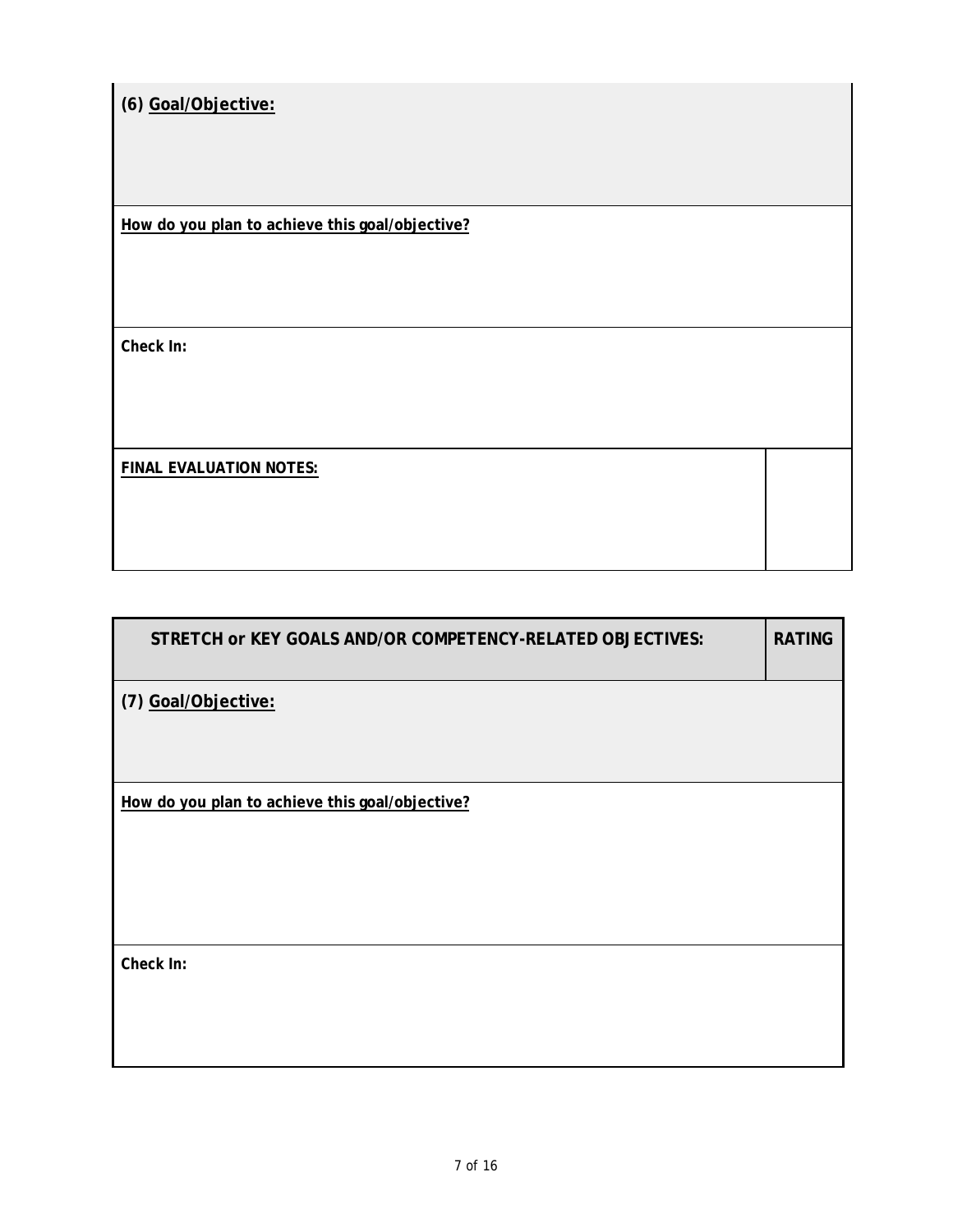### **FINAL EVALUATION NOTES:**

| <b>CORE COMPETENCIES</b>                  | <b>RATING</b> |
|-------------------------------------------|---------------|
| <b>COMMUNICATION</b>                      |               |
| <b>INTERPERSONAL SKILLS</b>               |               |
| <b>CUSTOMER SERVICE</b>                   |               |
| <b>ACCOUNTABILITY</b>                     |               |
| <b>JOB KNOWLEDGE</b>                      |               |
| PERFORMANCE MANAGEMENT (SUPERVISORS ONLY) |               |
| FINAL EVALUATION NOTES:                   |               |
|                                           |               |
|                                           |               |
|                                           |               |

# **Step 2: Coaching Review**

**NOTES: Coaching Session #1**

*Check In:* 

# **NOTES: Coaching Session #2**

*Check In:*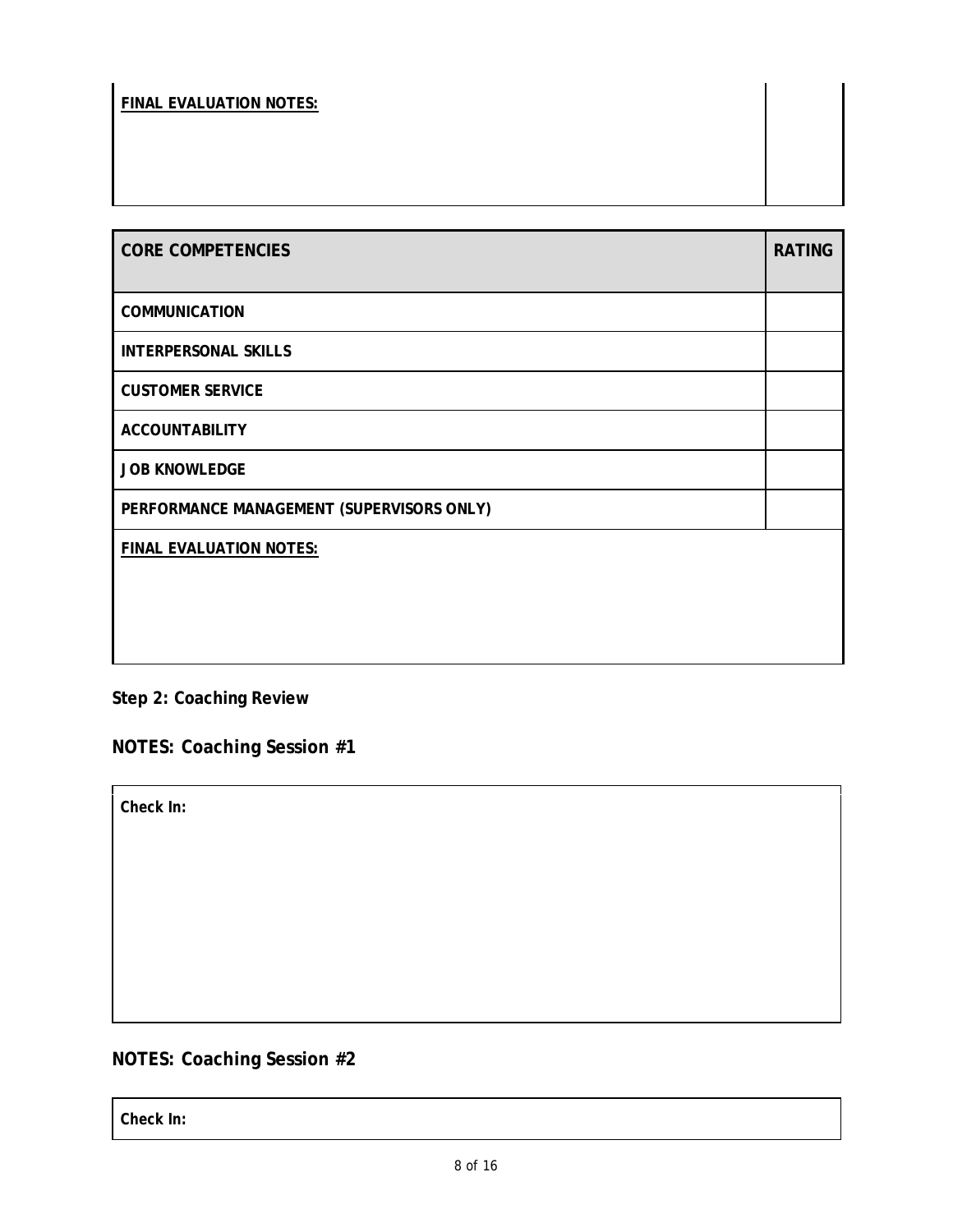### **NOTES: Other Check Ins**

*Check In:* 

### **Final Evaluation/Rating Summary**

Completing the final evaluation involves assigning a rating for the goals and each competency. The ratings are then averaged to arrive at the final rating.

| <b>Goal &amp; Competencies</b>                | <b>Final Rating</b> |
|-----------------------------------------------|---------------------|
| <b>Individual Goals</b>                       |                     |
| <b>Team Goals</b>                             |                     |
| Departmental Goals                            |                     |
| Stretch or Key Goal/Objective (if applicable) |                     |
| Communication                                 |                     |
| Interpersonal Skills                          |                     |
| <b>Customer Service</b>                       |                     |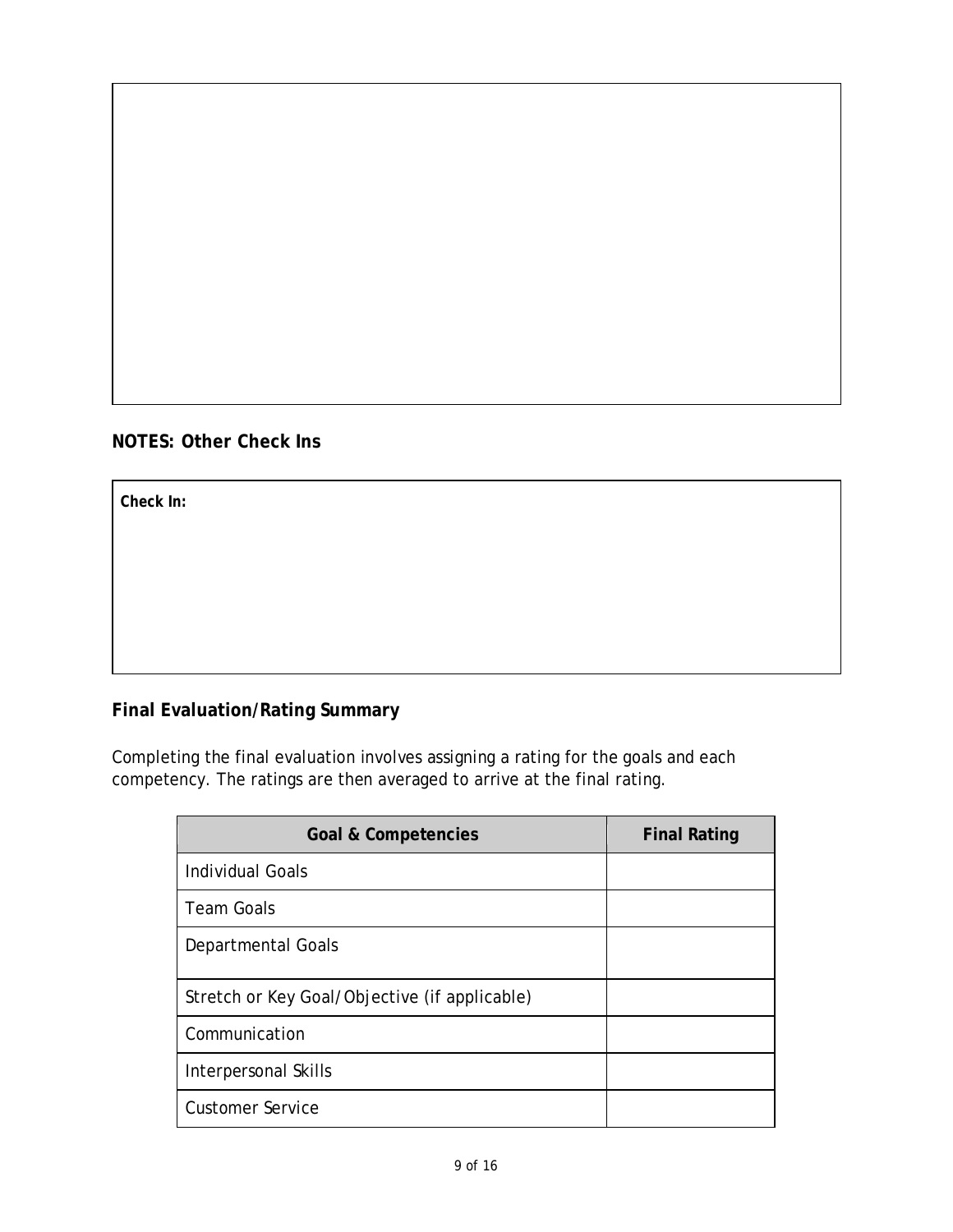| Accountability                            |  |
|-------------------------------------------|--|
| Job Knowledge                             |  |
| Performance Management (Supervisors Only) |  |
| Average of Ratings with one place decimal |  |
| FINAL RATING - mathematical rounding      |  |

### **Mathematical Rounding:**

The following scale must be used to derive an overall performance rating based on the average of the goal and competency ratings:

> 1.0 to  $1.4$  = Level 1 1.5 to  $2.4 = 1$  evel  $2.$ 2.5 to  $3.4$  = Level 3 3.5 to  $4.4$  = Level 4 4.5 to  $5.0 =$  Level  $5$

[Average and Weighted Calculation for Performance Ratings](https://www.ucdenver.edu/docs/librariesprovider188/employee-relations-performace/overall-rating-calcualtion-table-cu-denver---anschutz.xlsx?sfvrsn=f0e68fba_2) Worksheet

**Employee's Final Overall Evaluation/Rating: \_\_\_\_\_\_\_\_\_\_\_\_\_\_\_\_\_\_\_\_\_\_\_\_\_**

**End of Performance Cycle Narrative:**

Rater's narrative should address performance cycle highlights, including examples that support the final rating, progress toward goals, and any other relevant details regarding the performance and professional development. It should include areas of improvement as well. (Option to continue at the end of the form)

Comments from Rater: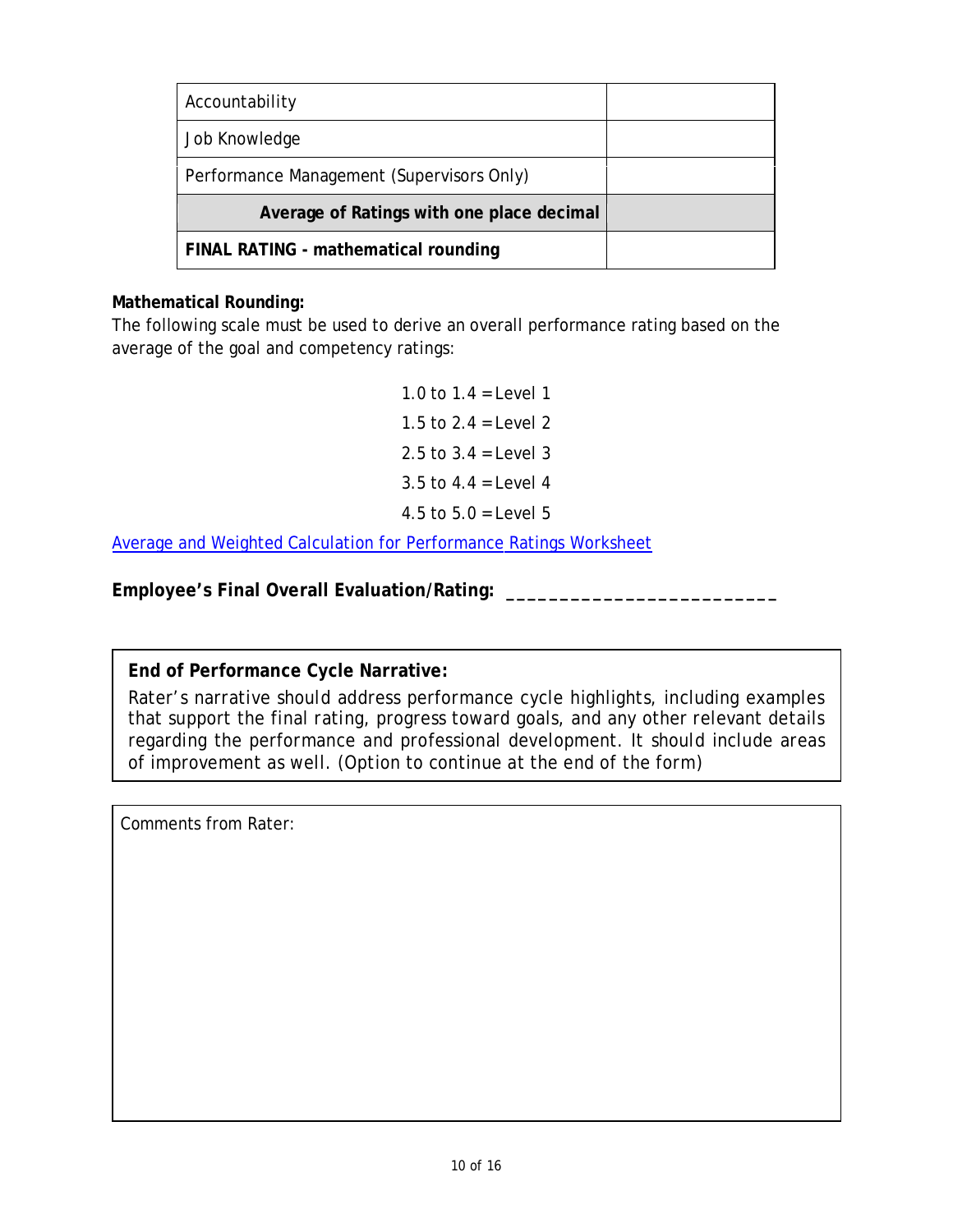Rater's Signature **Rater's Name** Date

# **End of Performance Cycle Narrative:** Reviewer's narrative and comments

\_\_\_\_\_\_\_\_\_\_\_\_\_\_\_\_\_\_\_\_\_\_\_\_\_\_\_\_\_\_\_\_\_\_\_\_\_\_\_\_\_\_\_\_\_\_\_\_\_\_\_\_\_\_\_\_\_\_\_\_\_\_\_\_\_\_\_\_\_\_\_\_\_\_\_\_\_\_\_\_\_

Comments from Reviewer:

\_\_\_\_\_\_\_\_\_\_\_\_\_\_\_\_\_\_\_\_\_\_\_\_\_\_\_\_\_\_\_\_\_\_\_\_\_\_\_\_\_\_\_\_\_\_\_\_\_\_\_\_\_\_\_\_\_\_\_\_\_\_\_\_\_\_\_\_\_\_\_\_\_\_\_\_\_\_\_\_\_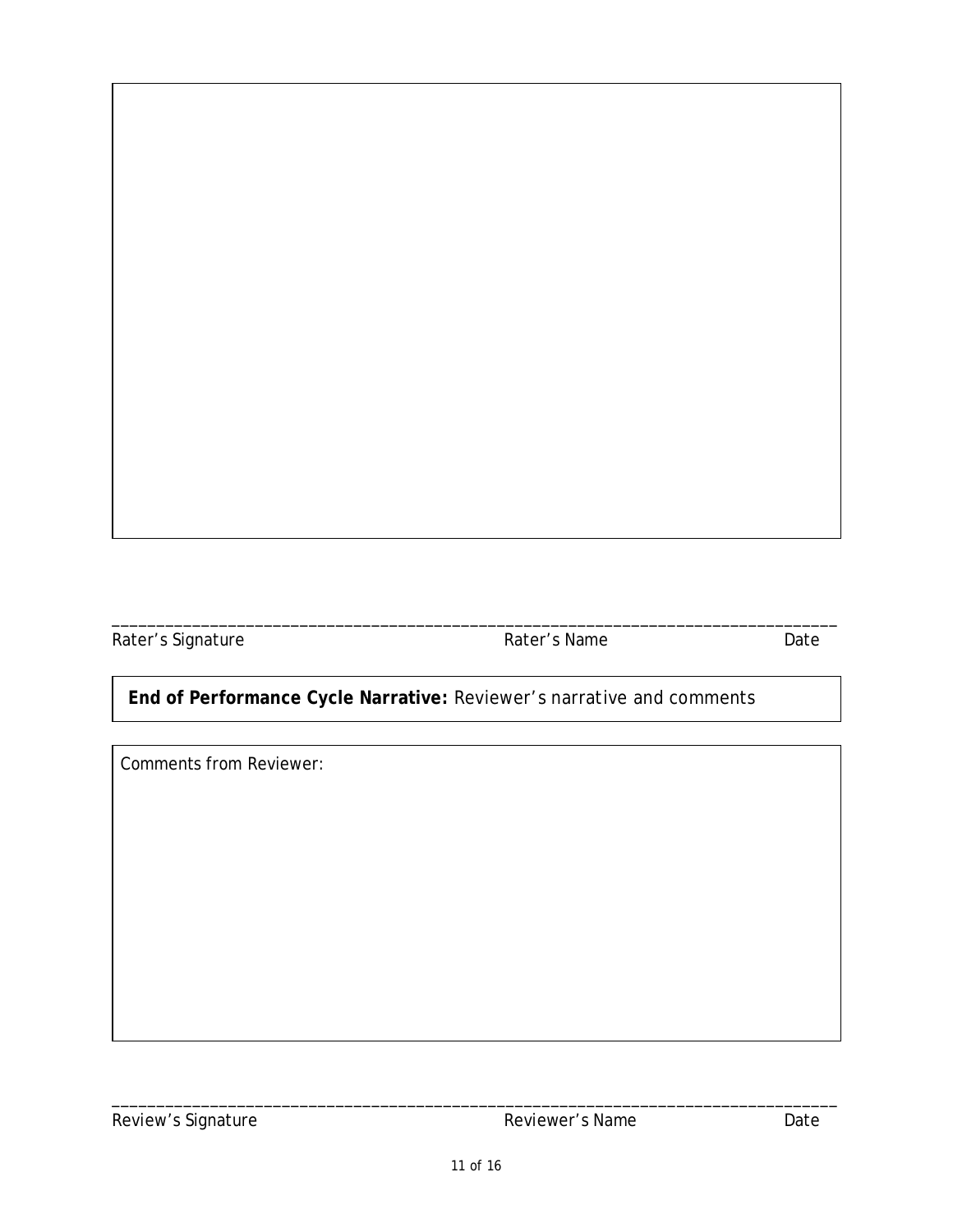**End of Performance Cycle Narrative:** Employee's narrative and comments

Comments from Employee:

Employee's Signature Employee's Name Date

# **End of Performance Cycle Narrative: Continued if needed**

Rater's narrative should address performance cycle highlights, including examples that support the final rating, progress toward goals, and any other relevant details regarding the performance and professional development. It should include areas of improvement as well. Can continue at the end of the form

\_\_\_\_\_\_\_\_\_\_\_\_\_\_\_\_\_\_\_\_\_\_\_\_\_\_\_\_\_\_\_\_\_\_\_\_\_\_\_\_\_\_\_\_\_\_\_\_\_\_\_\_\_\_\_\_\_\_\_\_\_\_\_\_\_\_\_\_\_\_\_\_\_\_\_\_\_\_\_\_\_

Comments from Rater: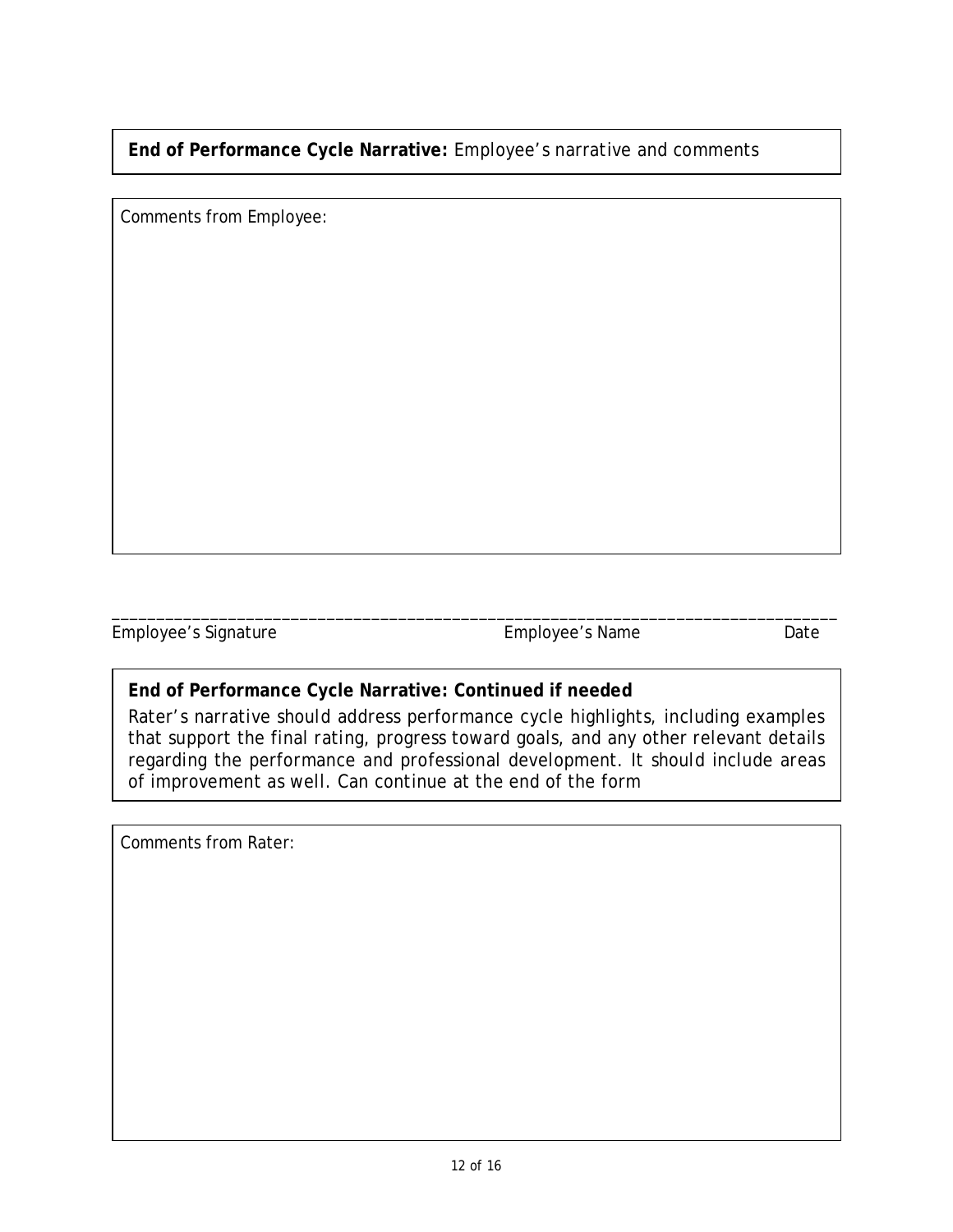Rater's Signature **Rater's Name** Date

# **End of Performance Cycle Narrative: Continued if needed**

Rater's narrative should address performance cycle highlights, including examples that support the final rating, progress toward goals, and any other relevant details regarding the performance and professional development. It should include areas of improvement as well. Can continue at the end of the form

\_\_\_\_\_\_\_\_\_\_\_\_\_\_\_\_\_\_\_\_\_\_\_\_\_\_\_\_\_\_\_\_\_\_\_\_\_\_\_\_\_\_\_\_\_\_\_\_\_\_\_\_\_\_\_\_\_\_\_\_\_\_\_\_\_\_\_\_\_\_\_\_\_\_\_\_\_\_\_\_\_

Comments from Rater: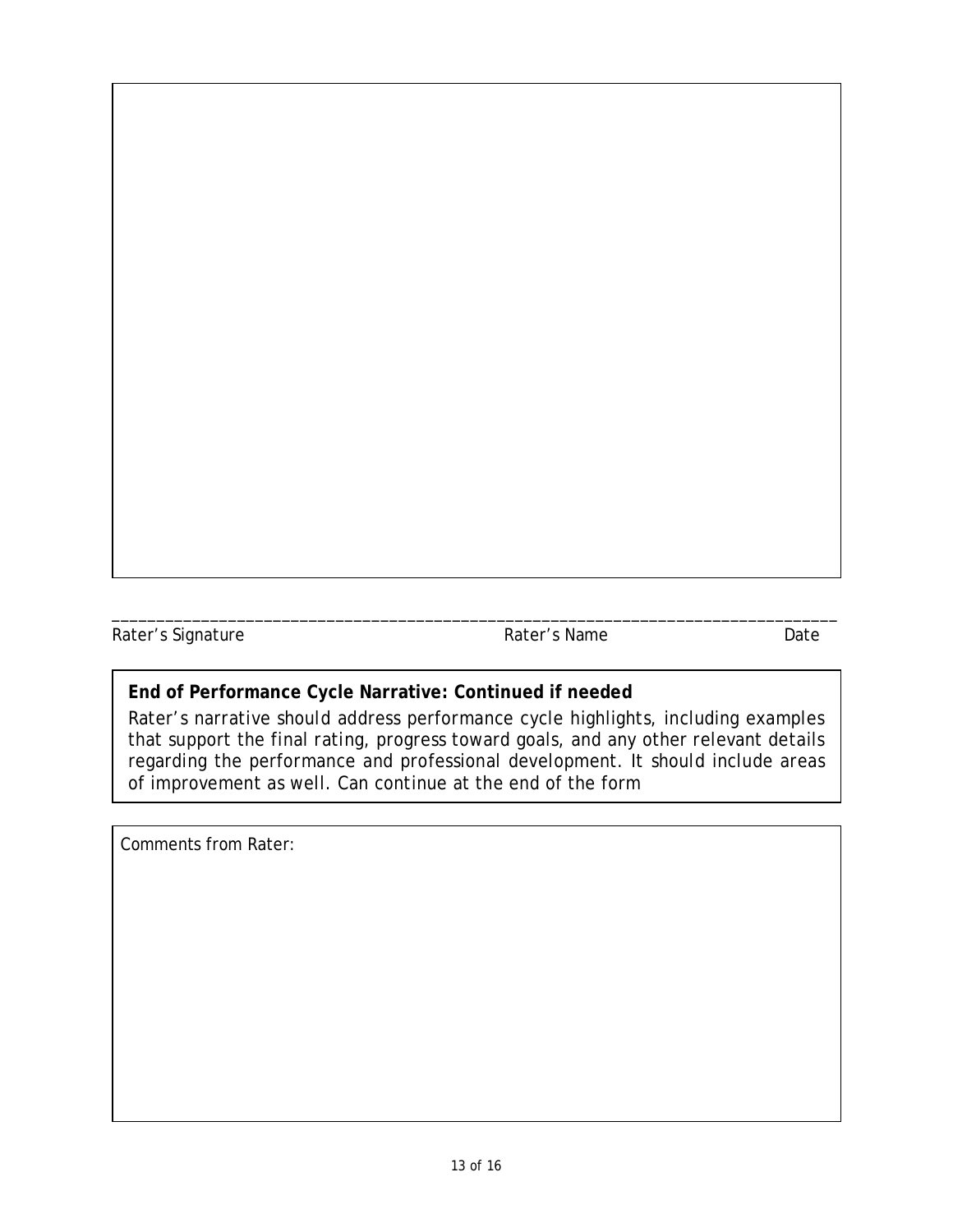| Rater's Signature | Rater's Name                                                | Date |
|-------------------|-------------------------------------------------------------|------|
|                   | PERFORMANCE PLANNING, CHECK IN & FINAL EVALUATION FORM      |      |
|                   | Transition Performance Cycle: April 1, 2022 - July 31, 2023 |      |

# **Step 3: Final Written Evaluation**

| <b>OVERALL PERFORMANCE RATING</b><br>FOR PY 2022 - 2023      | 5 |  |  |  |  |  |
|--------------------------------------------------------------|---|--|--|--|--|--|
|                                                              |   |  |  |  |  |  |
| I have received and agree with the performance evaluation    |   |  |  |  |  |  |
| I have received and disagree with the performance evaluation |   |  |  |  |  |  |
|                                                              |   |  |  |  |  |  |
| <b>Employee's Signature</b>                                  |   |  |  |  |  |  |
|                                                              |   |  |  |  |  |  |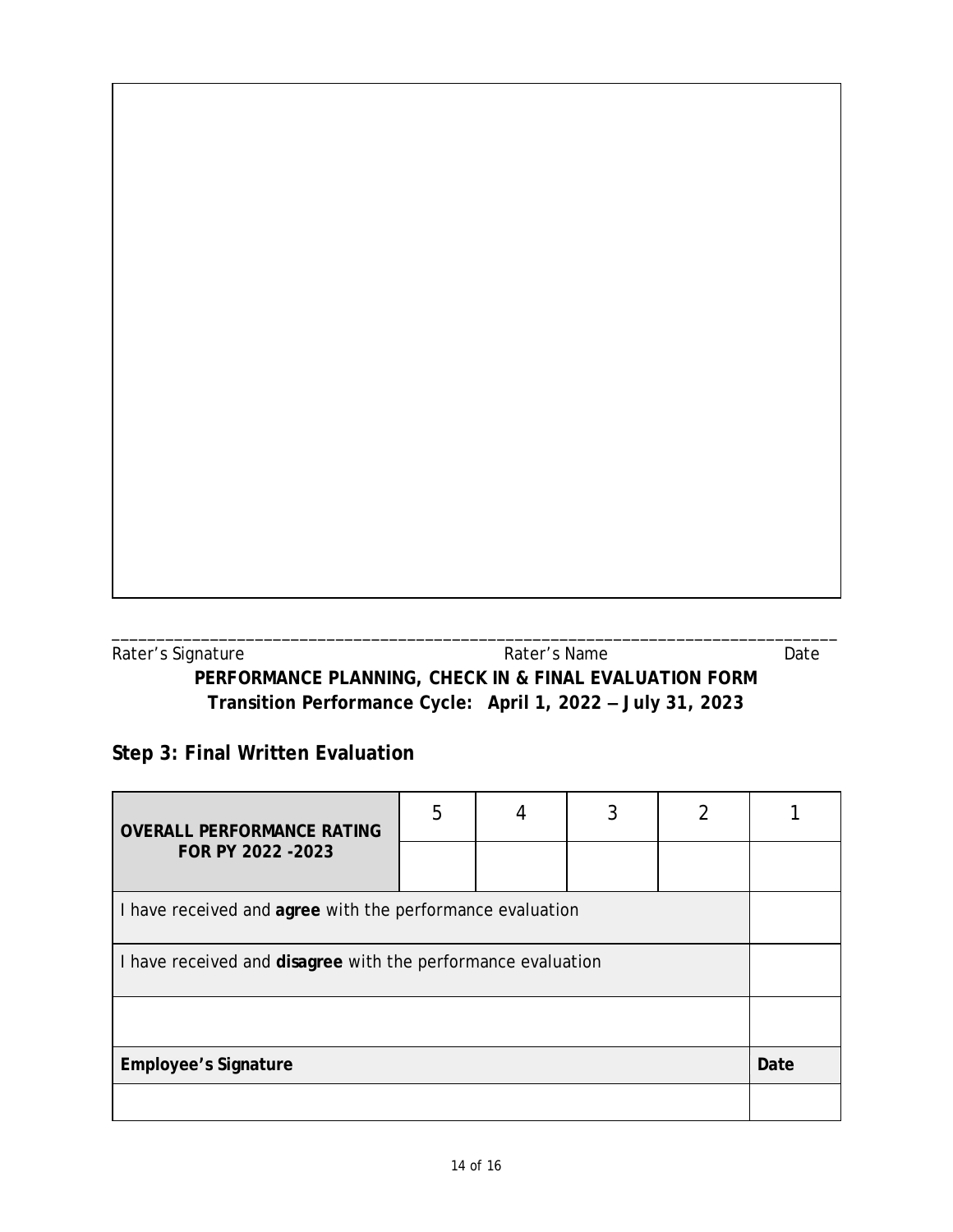| Rater's Signature           | Date |
|-----------------------------|------|
|                             |      |
| <b>Reviewer's Signature</b> | Date |

#### **DISPUTE RESOLUTION NOTICE:**

An employee may dispute their final overall evaluation by following the Department's Performance Management Dispute Resolution process. The process must be initiated within 5 calendar days from receiving the final evaluation. Additional information regarding the Performance Management Dispute Resolution Process is available [here.](https://www.ucdenver.edu/docs/librariesprovider188/employee-relations-performace/disputeresolutionform.pdf?sfvrsn=d4383eb9_2)

If an employee intends to dispute the overall evaluation, they must initiate the process separate from this evaluation form [here.](https://www.ucdenver.edu/docs/librariesprovider188/employee-relations-performace/disputeresolutionform.pdf?sfvrsn=d4383eb9_2)

#### **EVALUATION RATINGS WITH LEVEL 1 OR 2:**

If any individual rating, or an overall evaluation rating of a *1 - Unacceptable*, or *2 - Needs Improvement* on a final evaluation assessment, a performance improvement plan (PIP) or Corrective Action (CA) should be discussed with the employee. A written copy of the PIP or corrective action should be given with the final evaluation

Performance management is the formalization of tracking improvement for a common goal:

- **Performance Improvement Plan (PIP)**: is a tool to give an employee with performance deficiencies the opportunity to succeed. It may be used to address failures to meet specific job goals or to improve behavior-related concerns. Outcomes may vary, including improvement in overall performance; the recognition of a skills or training gap.
- **Corrective Action (CA)**: is a method of documenting a problematic situation, identifying its root cause and clearly laying out a way of correcting the issue.